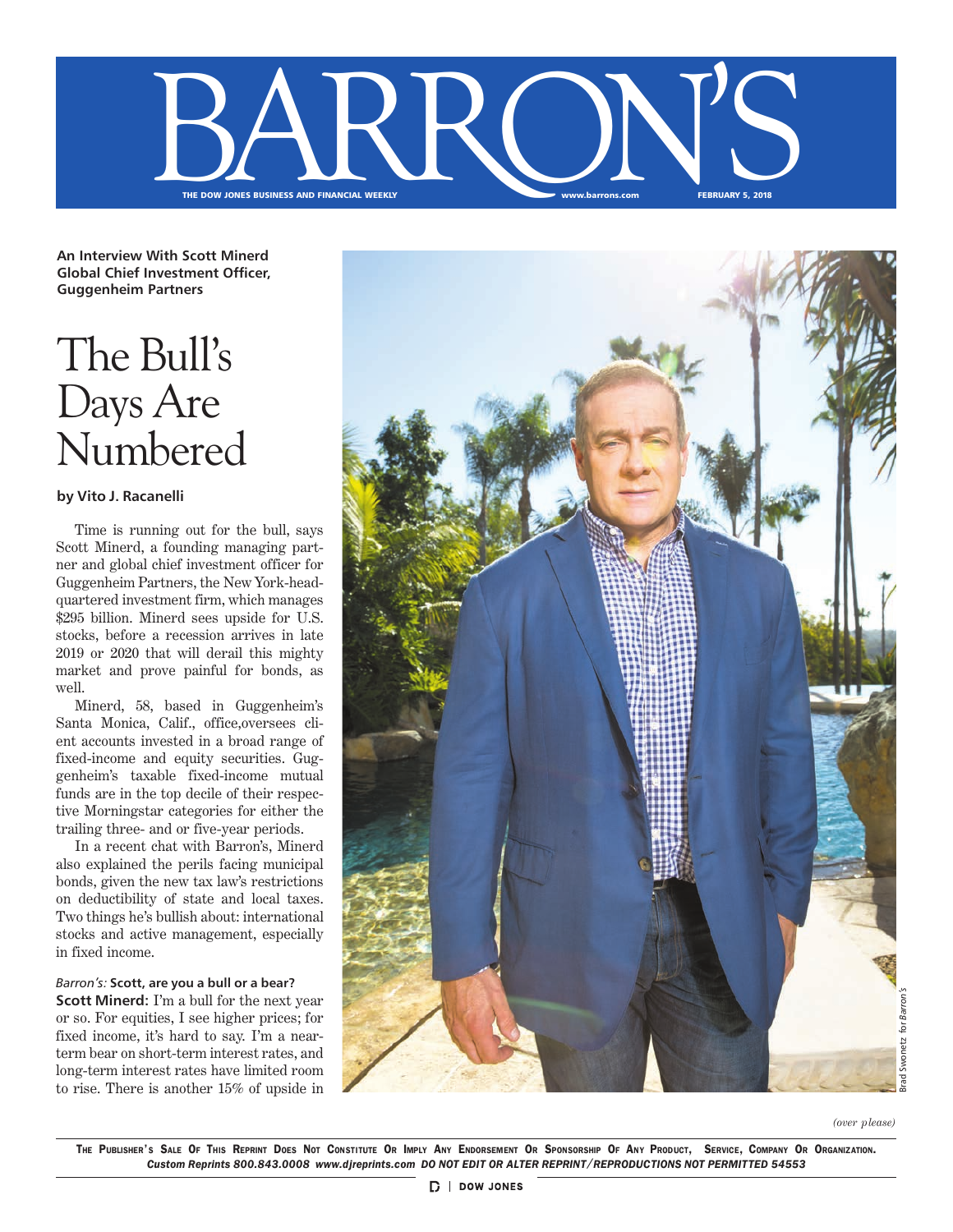the stock market from 2017's close, but after a 300% run [from the 2009 lows], the question is how to time the exit. What are the signs?

Valuation is a poor timing tool. Looking at corporate credit and high yield, valuations are rich. But equities are fairly priced, based on current earnings, the economy gaining momentum, and the tax cut. Bull markets don't die from old age. They typically get shot in the head by the central bank, or by an exogenous event.

# **How would you characterize investor sentiment toward bonds and stocks?**

Complacent, with cognitive dissonance. When you think about all the exogenous events that could possibly happen, such as a missile launch by North Korea, people have assumed that since the event is unthinkable, it won't happen. Greed has overtaken fear. This is speculative wave. In the wake of highly stimulative tax cuts and the rising tide of global liquidity from central banks, the risk of a full-blown mania in stocks is increasing. Compared to prior manias, such as the run-up of 1999 into 2000, a similar acceleration in prices could push the Standard & Poor's 500 to 3600, though this isn't my upside base case.

Now, individual investors aren't in the market yet, and that's why I'm still bullish. We don't have all the pieces in place [for a bear market]. Buying hasn't reached frenzied levels. But the Dow Jones Industrial Average is starting to look like it is going parabolic, and parabolic markets are unsustainable.

#### **How will the Federal Reserve's change in leadership affect the credit markets?**

The Fed has a number of concerns to address. First, it is afraid of a recession arising or an exogenous event occurring while rates are so low. It is loath to go back to zero [rates] or engage again in quantitative easing. As the economy picks up steam and the labor market goes past full employment by its measures, the Fed feels that it needs to buy an insurance policy against the ultimate rate reduction it will have to do in the next downturn. Given the [flattening] shape of the yield curve, it is also concerned about being too restrictive.

With new Fed head Jerome Powell and new appointments to come, the Fed might decide it would be appropriate to revisit the inflation target. The Fed is treating its 2% inflation target like a ceiling. A 1% to-3% band gives it more of a freer hand. With Powell coming in and the new appointments to the broad of governors, the Fed won't have enough time to get a consensus. It might end up hiking rates four times, because when it sees unemployment

drop to levels like 3.5% or lower, it will become increasingly concerned about wage pressures and feel that it is slipping behind the curve. Then the question will be, where is the level of full employment? It is probably premature to think the Fed will adjust to 3% immediately. Over the next decade, we'll see a downward migration in the Fed's view of what full employment is.

# **How does the new tax law influence your outlook?**

The most powerful part of the tax cut is the [accelerated] expensing of capital expenditures, which will be highly stimulative. It adds half a percentage point or so to our outlook for GDP [gross domestic product] growth, raising our view to 2.5%. That probably weighs in favor of putting more pressure on the Fed to keep raising rates.

The restrictions on deductibility of state and local taxes and mortgage interest will probably lead to some unintended consequences in high-tax states, such as Connecticut and New Jersey, which are already experiencing emigration, in terms of their tax base getting smaller. This will

"When the presumptive crash for bitcoin occurs, it will tell us that the sea of liquidity is receding. As that happens, it will spill over into other markets."

put pressure on home values and probably  $\frac{1}{2}$  encourage more emigration. BBB-rated New Jersey could slip into junk. Connecticut, AA-rated, has a worse trajectory than New Jersey. Illinois is in deep trouble, and this will exacerbate its problems. In municipal debt, the next recession is going to be problematic for all of these states.

As for policy, infrastructure is low-hanging fruit, and there is a real opportunity to get another significant piece of legislation passed, which would be good for the economy and the long-term outlook.

#### **Speaking of recession, why is Guggenheim expecting the next one to come in late 2019 or 2020?**

We use six indicators. We have a labor market becoming unsustainably tight, a Fed raising rates into restrictive territory, and a Treasury yield curve flattening. Two other factors, growth in hours worked and consumer spending, are weaker than you want them to be. However, leading indicators are rising, not declining. This suggests a recession could come in late 2019 or 2020

with over 90% confidence. The caveat is an exogenous event—like the Asian financial crisis of 1998—that causes the Fed to reverse its rate-hiking policy, which would extend the expansion.

# **Do you prefer U.S. stocks, or the rest of the world?**

We like Europe because of the solid growth. The acceleration of growth on the periphery is much better than in the core. Countries such as Italy, Spain, Portugal, and Ireland look promising. In emerging markets, Chile, Brazil, and China look interesting. In debt, I would stay away from emerging-market and euro-denominated debt. The latter is extremely overvalued, with the European Central Bank engaging in quantitative easing and buying corporate debt.

# **What do you think about bitcoin?**

It is a store of value and a medium of exchange. Cryptocurrencies are a viable concept. Choosing the currency that is going to survive is difficult. It might not be bitcoin. The question is, will it come crashing down from \$18,000 or \$50,000?

When you get thin and narrow markets and lots of capital chasing something, it tells you the animal spirits are high. When the presumptive crash for bitcoin occurs, it will tell us that the sea of liquidity is receding. As that happens, it will spill over into other markets. Will that happen simultaneously? I doubt it. The place most vulnerable is high-yield debt, in particular CCC-rated bonds. When you look at bonds issued by utilities and media companies with a lot of debt that are going to lose the ability to deduct interest, you suddenly discover that any number of these companies are under financial strain, especially if there is a recession on the horizon.

It will be like the energy-credit crash a couple of years ago. Once people start to see that their high-yield bond mutual fund is down 2% and put in their redemption notice, the high-yield fund manager sells. Most managers sell what's easy because they've got to get the cash quickly. The idea that the selling pressure will be contained in one sector is like animal spirits in reverse. As the cash comes out, it will push prices down for index funds and mutual funds, and that causes people to want to sell more and the cycle builds.

#### **When and how is the bull market going to end?**

I'm looking for a flat yield curve, probably by the first quarter of 2019. Historically, once the yield curve goes flat, stock returns for the next 12 months approximate zero. Then, a year later, you get the reces